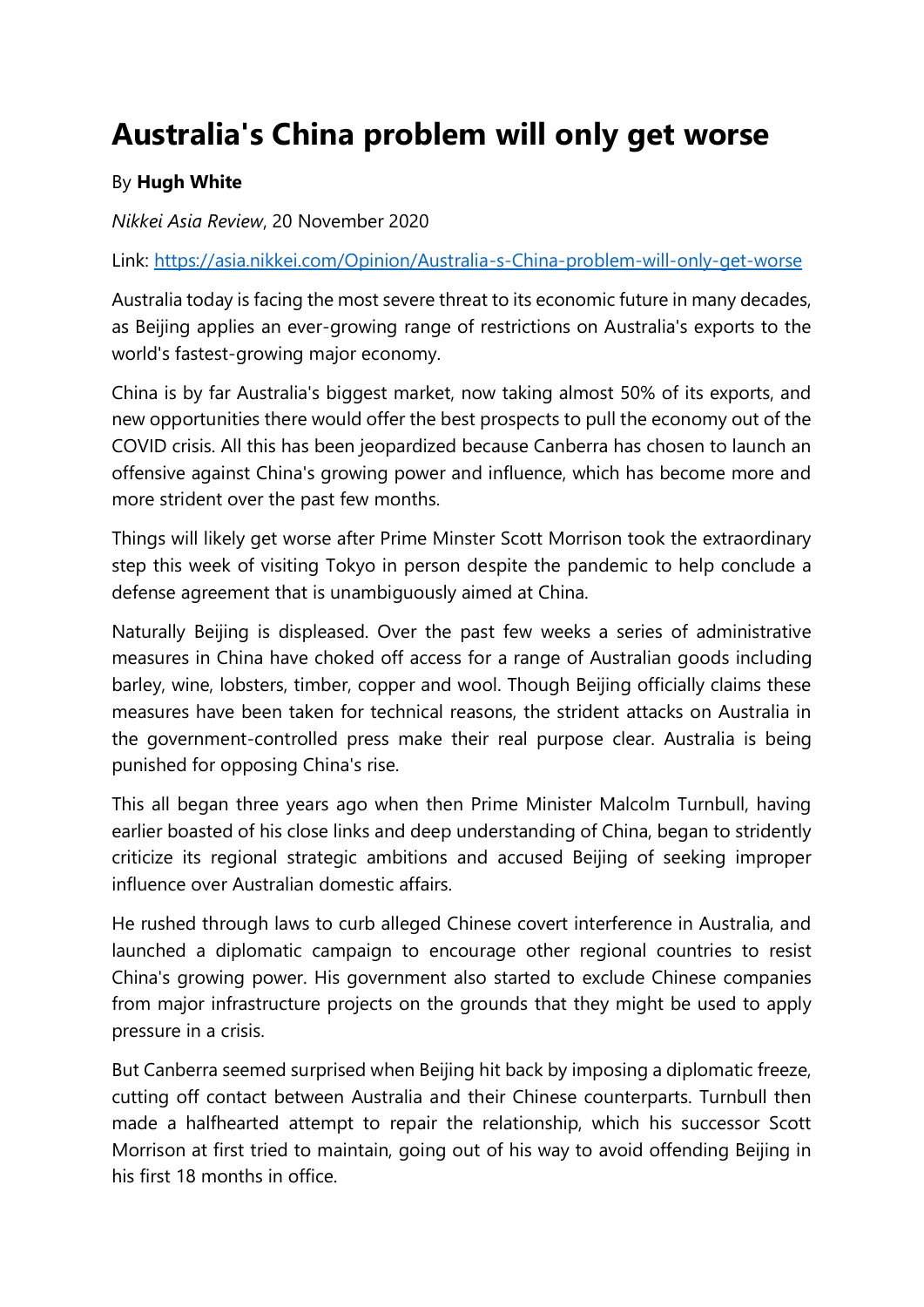But that all changed in April, when Morrison called for an impartial international inquiry into the origin of the coronavirus on terms which clearly suggested China be held responsible. Beijing hit back by threatening trade access and Morrison, riding a wave of patriotic indignation at home, upped the ante. The anger and recrimination on both sides have escalated from there.

The problem for Canberra is that China holds most of the cards. Power in international relations lies with the country that can impose high costs on another country at a low cost to itself. This is what China can do to Australia, but Scott Morrison and his colleagues do not seem to understand that. They seem to have assumed that China will sooner or later change its mind and back off. At least that is what Morrison suggested in public, when he told Australians that they just needed to be patient and the problems with China would pass.

He has shown no sign of stepping back from his forthright, not to say provocative, statements and polices. On the contrary, almost every week sees new concerns aired about China and new measures announced in response. It is still not clear that the government in Canberra understands just how serious the threat has now become to Australia's future prosperity. And he has no short-term political worries, because while some business groups are now starting to speak out, the weight of press commentary and public opinion are happy to rally behind the government as it stands up to China's bullying.

Morrison has pandered to these emotions by saying that Australia cannot possibly resile from the positions he has taken because to do so would compromise Australia's sovereignty and betray its interests and values. That kind of talk is designed to close down debate by painting dissenters as disloyal, but it misunderstands the nature of sovereignty and underestimates the complex array of competing interests and values that Australia must balance as it adjusts to the new power realities in Asia.

Australians have been avoiding any serious debate on this vital subject for many years. While they have grown rich from China's rise, they have remained convinced that America will still dominate Asia and uphold the rules-based order which will keep them safe from China. Morrison still seems convinced that Washington will solve Australia's China problem for him. That is because, like many other Australians, he still cannot imagine that America's primacy in Asia will ever end.

His Asian counterparts know better. They too rightly fear China's rise, and understand how hard they will have to work to maintain their interests in the face of Chinese influence and pressure. But they also know that they have no alternative but to adjust to China's power as a stark new reality. That means picking their fights shrewdly and not angering Beijing just to impress audiences back home -- or in Washington. Perhaps